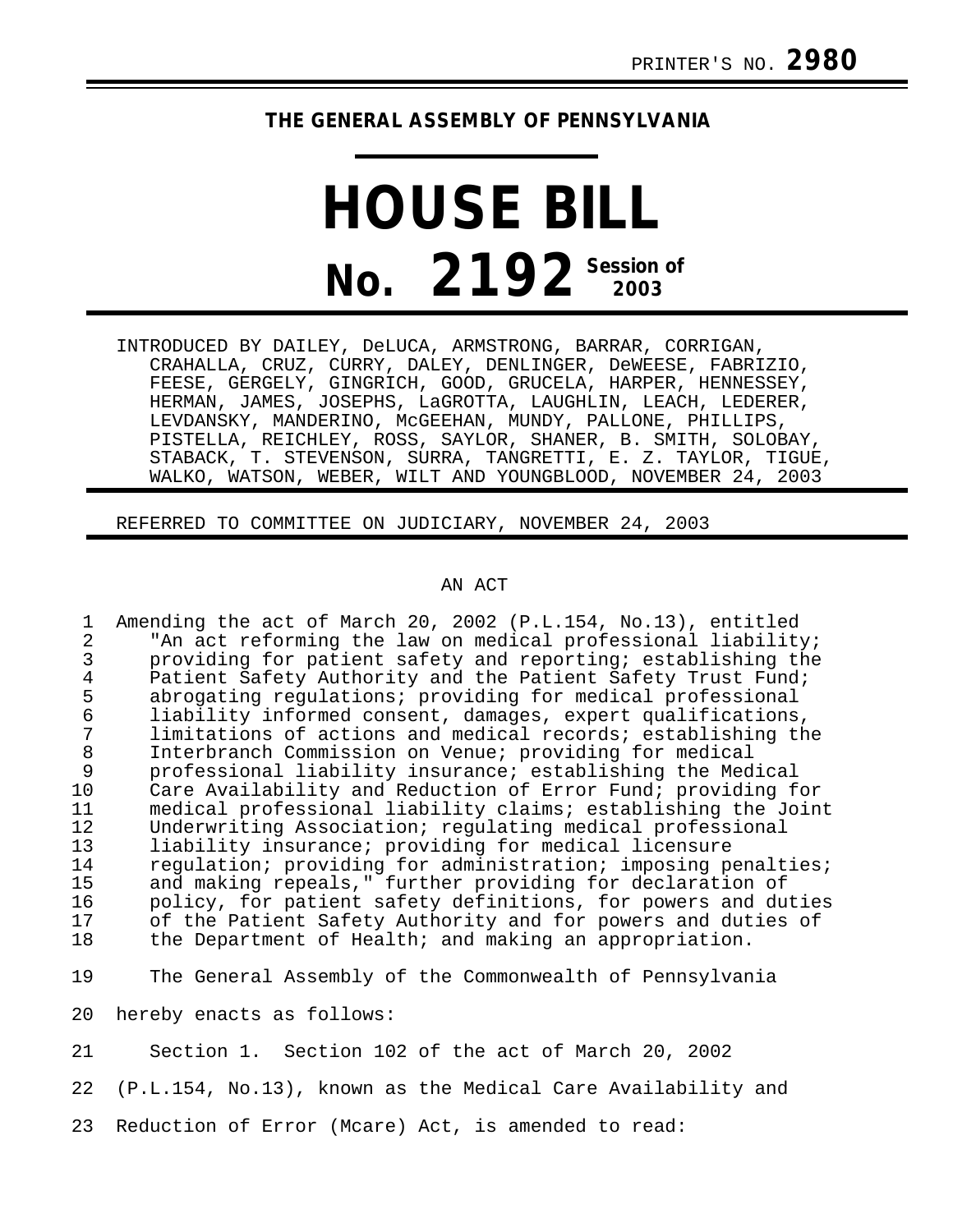1 Section 102. Declaration of policy.

2 The General Assembly finds and declares as follows:

3 (1) It is the purpose of this act to ensure that medical 4 care is available in this Commonwealth through a 5 comprehensive and high-quality health care system.

6 (2) Access to a full spectrum of hospital services and 7 to highly trained physicians in all specialties must be 8 available across this Commonwealth.

9 (3) To maintain this system, medical professional 10 liability insurance has to be obtainable at an affordable and 11 reasonable cost in every geographic region of this 12 Commonwealth.

13 (4) A person who has sustained injury or death as a 14 result of medical negligence by a health care provider must 15 be afforded a prompt determination and fair compensation.

16 (5) Every effort must be made to reduce and eliminate 17 medical errors by identifying problems and implementing 18 solutions that promote patient safety.

19 (6) Recognition and furtherance of all of these elements 20 is essential to the public health, safety and welfare of all 21 the citizens of Pennsylvania.

22 (7) It is the purpose of this act to enhance patient 23 safety by establishing meaningful whistleblower protection 24 and a reporting system for medical errors which is responsive 25 to legitimate concerns.

26 Section 2. Section 302 of the act is amended by adding 27 definitions to read:

28 Section 302. Definitions.

29 The following words and phrases when used in this chapter 30 shall have the meanings given to them in this section unless the 20030H2192B2980 - 2 -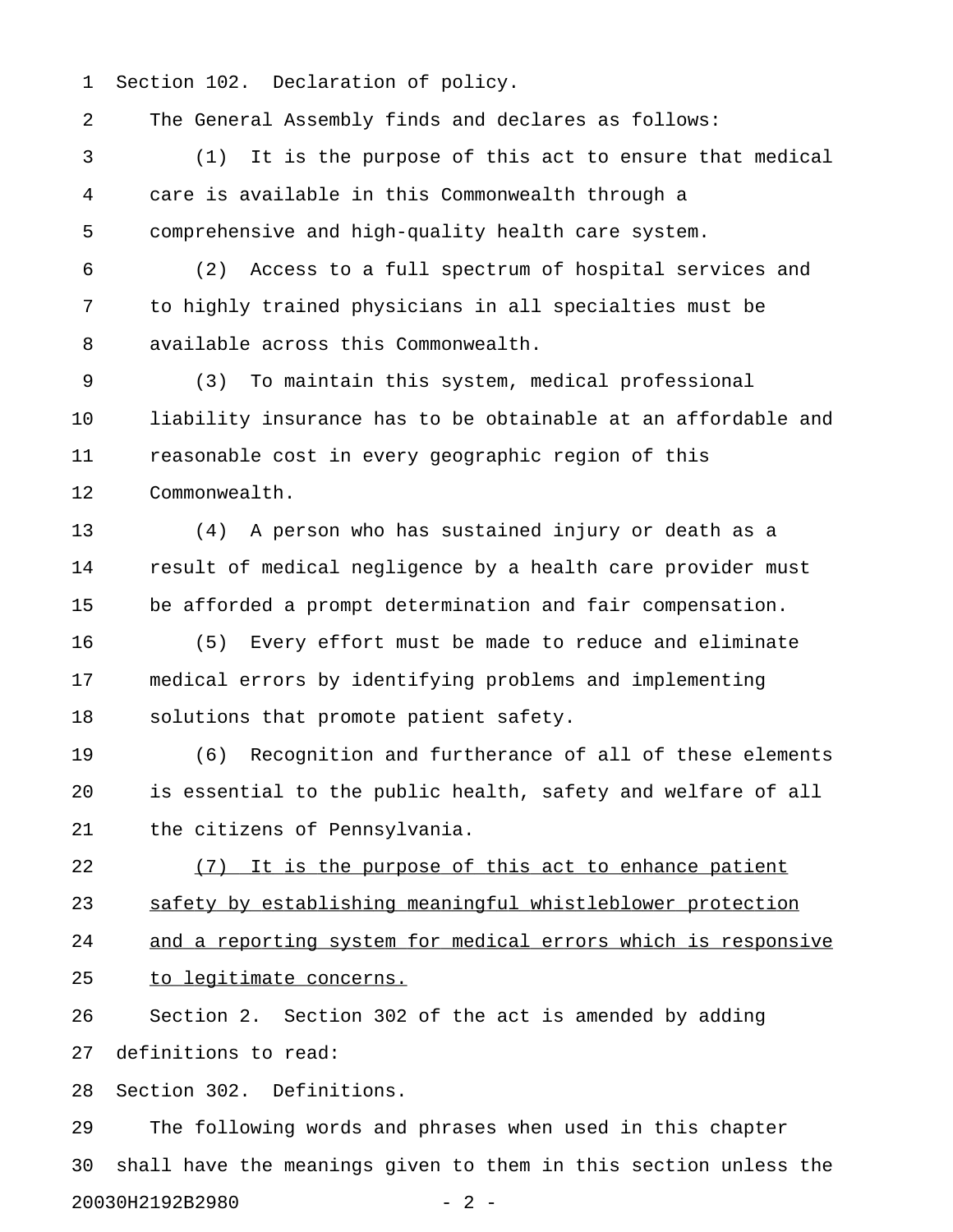1 context clearly indicates otherwise: 2  $* * * *$ 3 "Health care facility." A facility licensed under the act of \_\_\_\_\_\_\_\_\_\_\_\_\_\_\_\_\_\_\_\_\_\_\_\_\_\_\_\_\_\_\_\_\_\_\_\_\_\_\_\_\_\_\_\_\_\_\_\_\_\_\_\_\_\_\_\_\_\_\_\_\_ 4 July 19, 1979 (P.L.130, No.48), known as the Health Care 5 Facilities Act. 6 Thealth care practitioner." An individual who is authorized 7 to practice some component of the healing arts by a license, 8 permit, certificate or registration, issued by a Commonwealth 9 licensing agency. 10 \* \* \* 11 Section 3. Sections 304(a) and (b) and 306 of the act are 12 amended to read: 13 Section 304. Powers and duties. 14 (a) General rule.--The authority shall do all of the 15 following: 16 (1) Adopt bylaws necessary to carry out the provisions 17 of this chapter. 18 (2) Employ staff as necessary to implement this chapter. 19 (3) Make, execute and deliver contracts and other 20 instruments. 21 (4) Apply for, solicit, receive, establish priorities 22 for, allocate, disburse, contract for, administer and spend 23 funds in the fund and other funds that are made available to 24 the authority from any source consistent with the purposes of 25 this chapter. 26 (5) Contract with a for-profit or registered nonprofit 27 entity or entities, other than a health care provider, to do 28 the following: 29 (i) Collect, analyze and evaluate data regarding

30 reports of serious events and incidents, including the 20030H2192B2980 - 3 -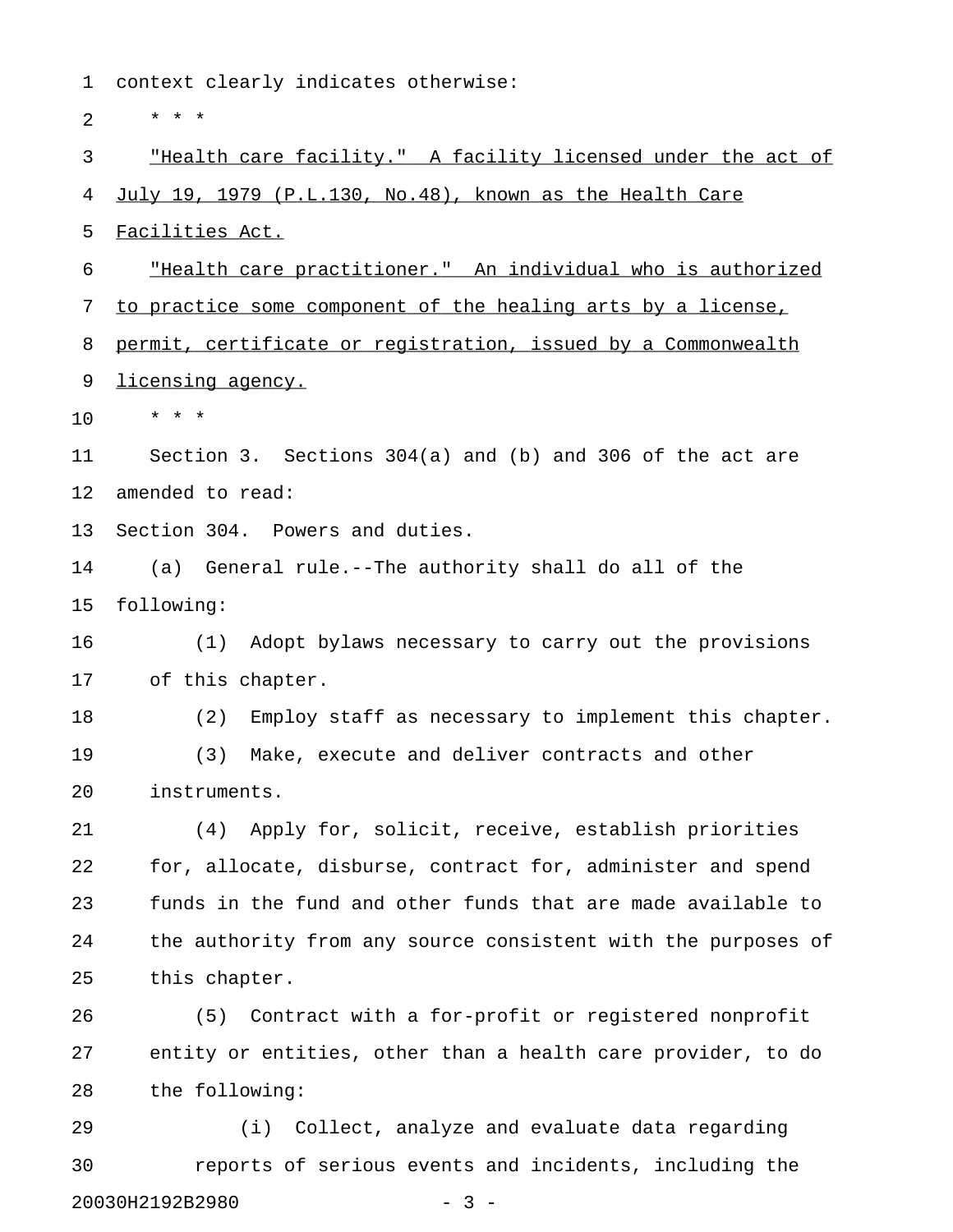1 identification of performance indicators and patterns in 2 frequency or severity at certain medical facilities or in 3 certain regions of this Commonwealth.

4 (ii) Transmit to the authority recommendations for 5 changes in health care practices and procedures which may 6 be instituted for the purpose of reducing the number and 7 severity of serious events and incidents.

8 (iii) Directly advise reporting medical facilities 9 of immediate changes that can be instituted to reduce 10 serious events and incidents.

11 (iv) Conduct reviews in accordance with subsection 12 (b).

13 (6) Receive and evaluate recommendations made by the 14 entity or entities contracted with in accordance with 15 paragraph (5) and report those recommendations to the 16 department, which shall have no more than 30 days to approve 17 or disapprove the recommendations.

18 (7) After consultation and approval by the department, 19 issue recommendations to medical facilities on a facility-20 specific or on a Statewide basis regarding changes, trends 21 and improvements in health care practices and procedures for 22 the purpose of reducing the number and severity of serious 23 events and incidents. Prior to issuing recommendations, 24 consideration shall be given to the following factors that 25 include expectation of improved quality care, implementation 26 feasibility, other relevant implementation practices and the 27 cost impact to patients, payors and medical facilities. 28 Statewide recommendations shall be issued to medical 29 facilities on a continuing basis and shall be published and 30 posted on the department's and the authority's publicly 20030H2192B2980 - 4 -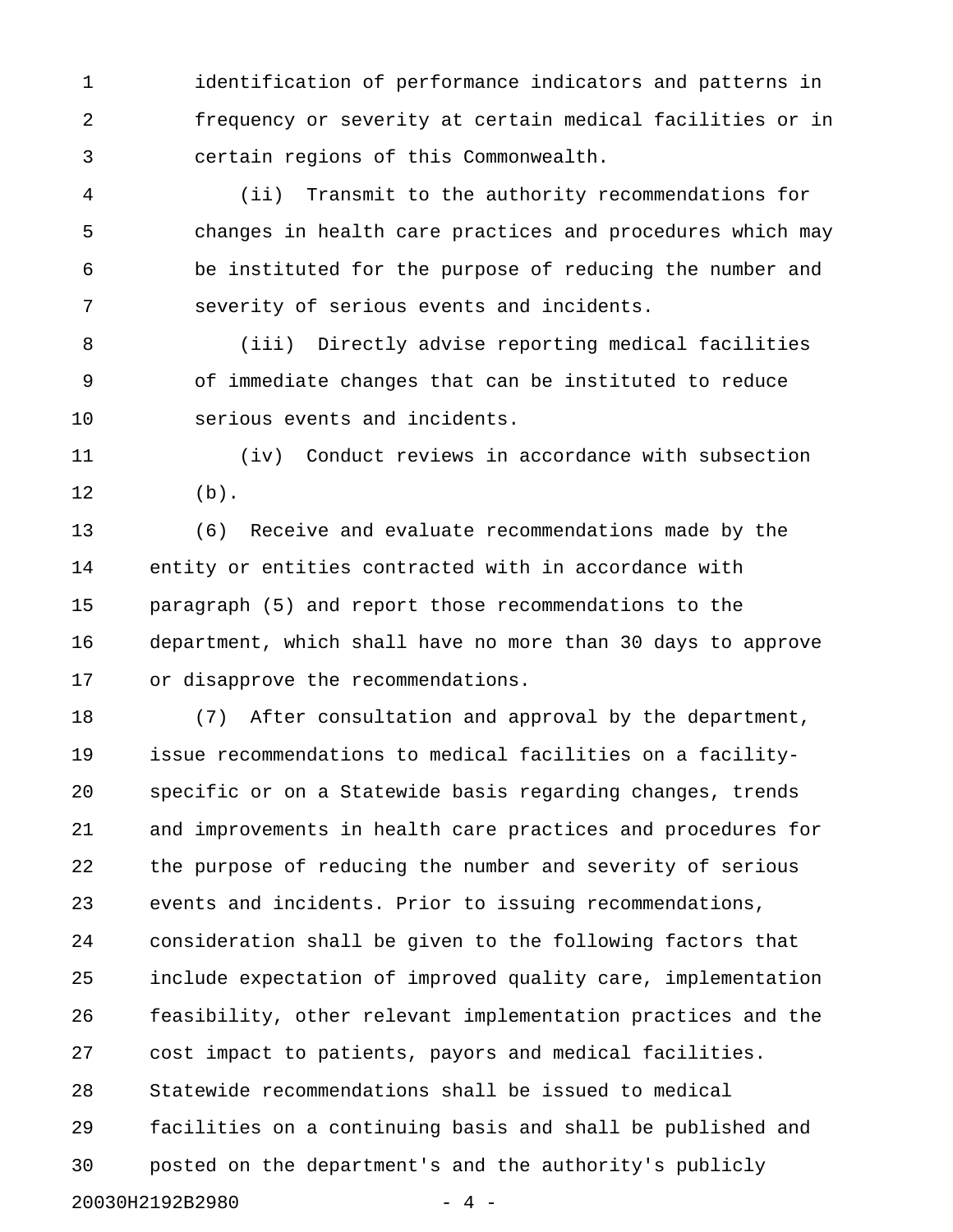1 accessible World Wide Web site. 2 (8) Meet with the department for purposes of 3 implementing this chapter. 4 (9) Promulgate regulations to administer subsection 5 (b)(2). 6 (10) Upon receipt of a complaint under subsection 7 (b)(2), do all of the following: 8 (i) Within ten business days, investigate the 9 complaint. 10 (ii) If warranted, recommend sanctions to the 11 department or the appropriate licensing board under 12 Chapter 9. 13 (iii) Maintain the confidentiality of all 14 information resulting from the complaint and the 15 investigation until sanctions are recommended under \_\_\_\_\_\_\_\_\_\_\_\_\_\_\_\_\_\_\_\_\_\_\_\_\_\_\_\_\_\_\_\_\_\_\_\_\_\_\_\_\_\_\_\_\_\_\_\_\_\_\_ 16 subparagraph (ii). 17 (b) [Anonymous reports] Reports to the authority.--18  $(1)$  A health care worker who has complied with section 19 308(a) may file an anonymous report regarding a serious event 20 with the authority. Upon receipt of the report, the authority 21 shall give notice to the affected medical facility that a 22 report has been filed. The authority shall conduct its own 23 review of the report unless the medical facility has already 24 commenced an investigation of the serious event. The medical 25 facility shall provide the authority with the results of its 26 investigation no later than 30 days after receiving notice 27 pursuant to this subsection. If the authority is dissatisfied 28 with the adequacy of the investigation conducted by the 29 medical facility, the authority shall perform its own review 30 of the serious event and may refer a medical facility and any

20030H2192B2980 - 5 -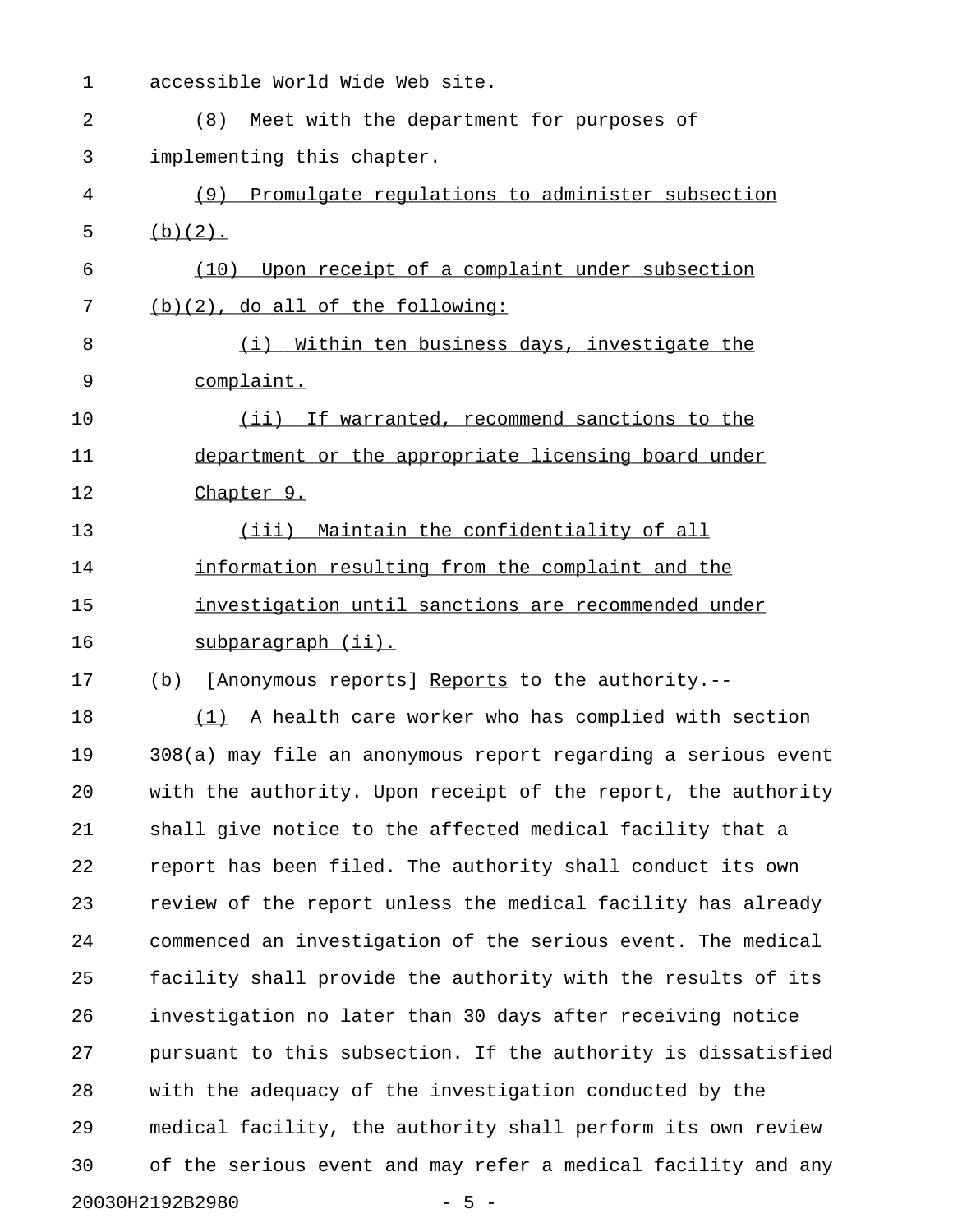| $\mathbf 1$    | involved licensee to the department for failure to report    |
|----------------|--------------------------------------------------------------|
| $\overline{2}$ | pursuant to section 313(e) and (f).                          |
| 3              | (2) The authority shall maintain a Statewide                 |
| 4              | confidential, toll-free telephone line to enable health care |
| 5              | practitioners to report on patient safety and the quality of |
| 6              | patient care provided by a health care facility. The         |
| 7              | following shall apply:                                       |
| 8              | (i) If a health care practitioner who files a                |
| 9              | complaint under this paragraph requests anonymity, the       |
| 10             | authority shall maintain anonymity.                          |
| 11             | (ii) A health care facility that employs a health            |
| 12             | care practitioner who files a complaint under this           |
| 13             | paragraph may not retaliate against the health care          |
| 14             | practitioner, in relation to salary or terms or              |
| 15             | conditions of employment, for filing in good faith a         |
| 16             | complaint under this paragraph. A health care                |
| 17             | practitioner who is aggrieved by a violation of this         |
| 18             | subparagraph may recover damages proximately caused by       |
| 19             | the violation, including pain and suffering; cost of the     |
| 20             | litigation; and attorney fees.                               |
| 21             | * * *                                                        |
| 22             | Section 306. Department responsibilities.                    |
| 23             | (a) General rule.--The department shall do all of the        |
| 24             | following:                                                   |
| 25             | (1) Review and approve patient safety plans in               |
| 26             | accordance with section 307.                                 |
| 27             | (2) Receive reports of serious events and infrastructure     |
| 28             | failures under section 313.                                  |
| 29             | (3) Investigate serious events and infrastructure            |
| 30             | failures.                                                    |

20030H2192B2980 - 6 -